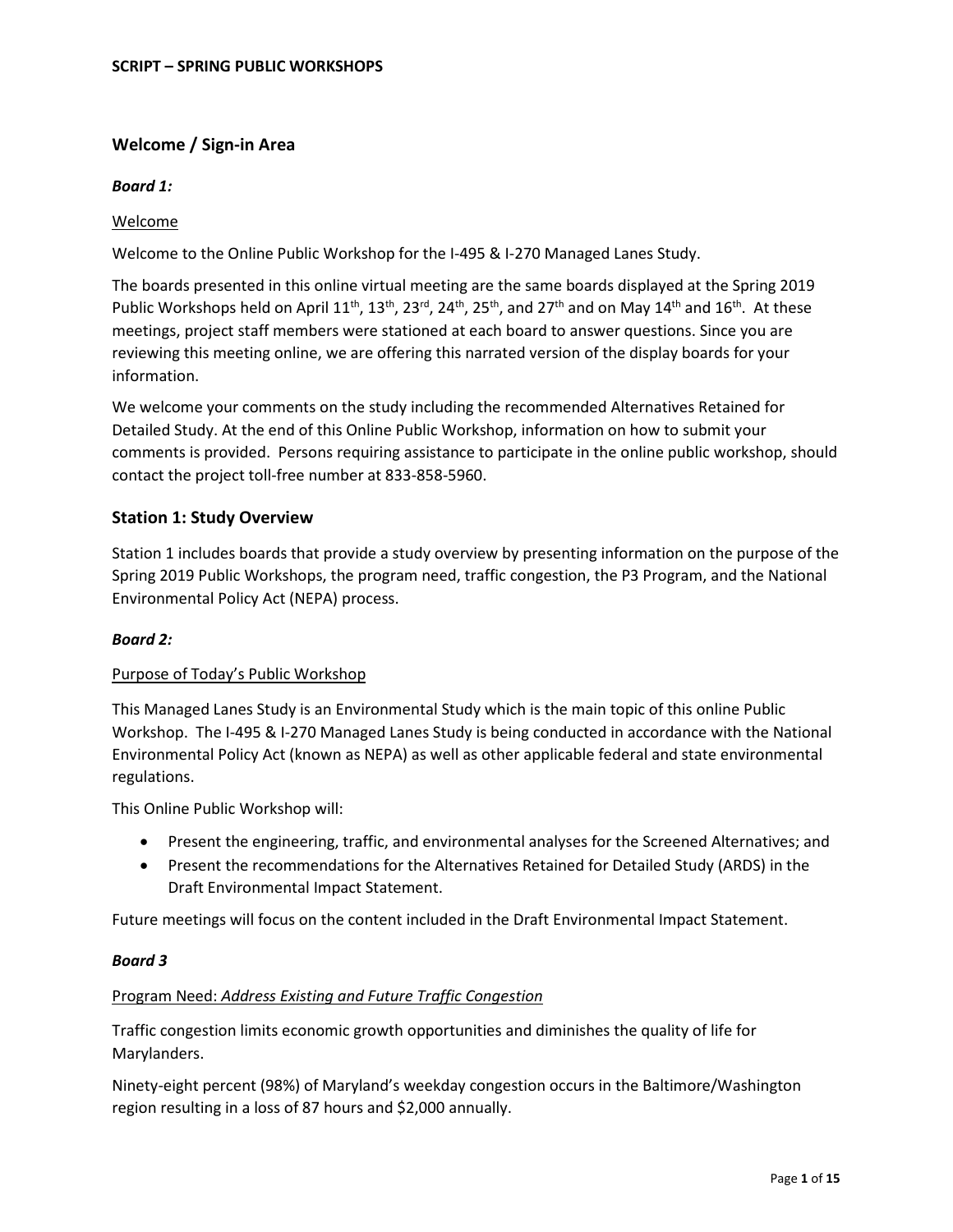According to the Maryland Department of Transportation State Highway Administration (MDOT SHA) 2017 Mobility Report, congestion in the Maryland National Capital Region in 2016 cost \$1.3 billion dollars, a 33% increase from 2013.

In the graphic on the right, you can see the Average Annual Daily Traffic volumes on I-495 and I-270 in 2018 and the projected volumes on both roadways in 2025 and 2040.

## *Board 4*

## Program Need: *Address Existing and Future Traffic Congestion*

The top five highest volume highway sections in Maryland are within the program area. On average, severe congestion lasts for seven hours each day on I-270 and ten hours each day on I-495.

The program area includes several of the most unreliable highway sections in Maryland because of the highly variable travel times from one day to the next. Many sections of I-495 and I-270 experience travel speeds less than 15 miles per hour under existing conditions and traffic is expected to to get worse.

The maps on the right show the travel speed within the program area at 5 PM in 2018 and in 2040. As shown in the legend: black represents speeds from 0 to 15 miles per hour, red represents speeds from 15 to 30 miles per hour, orange represents speeds from 30 to 45 miles per hour, yellow represents speeds from 45 to 60 miles per hour, and green represents speeds over 60 miles per hour.

By 2040, traffic during the pm peak period on the Capital Beltway will be congested the entire length in Maryland along with segments along northbound and southbound I-270.

## *Board 5*

## I-495 & I-270 P3 Program

The I-495 & I-270 Public-Private Partnership, or P3 Program, includes over 70 miles of highway improvements:

The first study, referred to as the I-495 & I-270 Managed Lanes Study, is estimated at 48 miles in length and is the focus of the current NEPA study and this online virtual meeting

Future NEPA studies will be conducted covering I-270 from I-370 to I-70 and I-495 from MD 5 to the Woodrow Wilson Bridge.

The Virginia Department of Transportation, also known as VDOT, is conducting an environmental study referred to as the I-495 Northern Extension or NEXT project that is independent from this study. VDOT's project extends their Express Lanes 2.5 miles north to the American Legion Bridge.

The map to the right shows the limits of the entire I-495 and I-270 P3 Program in purple, the I-495 & I-270 Managed Lanes Study portion in blue, the future I-270 NEPA study in green, the future I-495 NEPA study from MD 5 to the Woodrow Wilson Bridge in light blue, VDOT's I-495 NEXT Project in dark blue, VDOT's I-495 and I-95 Existing Express Toll Lanes in dashed dark blue, and VDOT's I-495 Untolled Lanes in dotted dark blue.

# *Board 6*

## The NEPA Environmental Process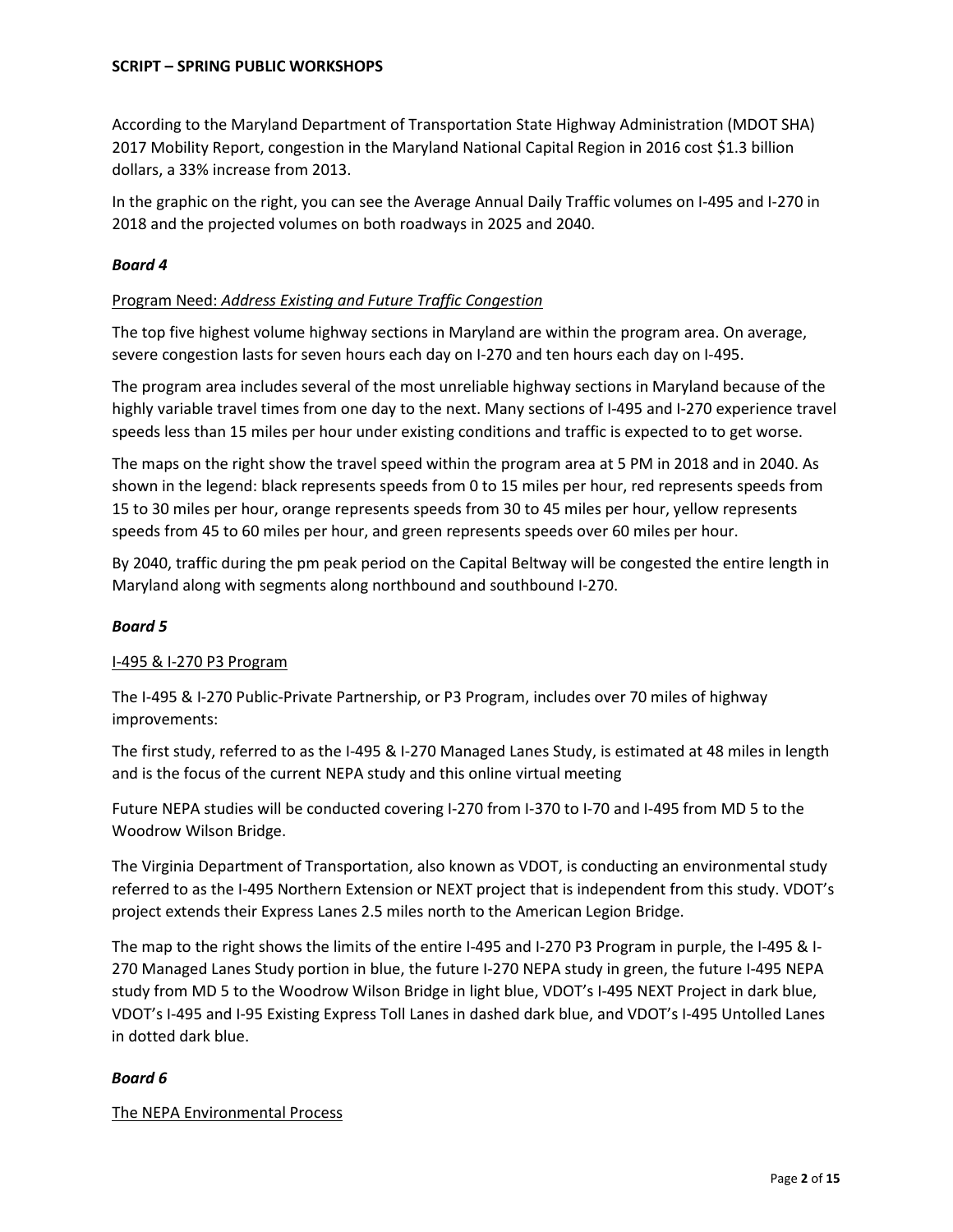The National Environmental Policy Act (NEPA) of 1969 requires federal agencies to evaluate the environmental effects of their proposed actions. The following steps, as detailed on this board, describe the I-495 & I-270 Managed Lanes Study NEPA Process:

Step 1 was the initiation of the NEPA Process and included the development of the Purpose and Need for the project, collection of existing data within the project study corridor including the locations of parks, wetlands, streams, and other environmental features, as well as agency and public scoping meetings. This step of the process occurred in Spring 2018.

Step 2 included the development of the preliminary range of alternatives, identification of the alternatives screening criteria, and analysis of the existing conditions within the project study corridor using the data collected in Step 1. This step of the process was completed in Summer 2018.

Step 3 includes the alternatives analysis. The alternatives screening criteria are used to evaluate each alternative in the preliminary range of alternatives and narrow the range down to the Alternatives Retained for Detailed Study (ARDS). The environmental effects of each of the ARDS will be analyzed. These activities began in Fall 2018 and have continued through Spring 2019. The results of Step 3 are being presented as part of the Spring 2019 Public Workshops and this virtual online public meeting.

Step 4 includes the preparation of the Draft Environmental Impact Statement, or DEIS. The Maryland Department of Transportation State Highway Administration (MDOT SHA) will identify the recommended preferred alternative in the DEIS. The DEIS will document the alternatives analysis, environmental effects, conceptual mitigation, decision-making process, public input, and agency coordination that has been performed to date on the ARDS. The DEIS will be published and public hearings will be held as part of Step 4 of the I-495 & I-270 Managed Lanes Study NEPA Process. The activities in this step began in Spring 2019 and are expected to be completed in Early Winter 2020.

Step 5 includes the preparation of the combined Final Environmental Impact Statement / Record of Decision, or FEIS/ROD. The comments received on the DEIS will be reviewed and responses developed for inclusion in the FEIS/ROD. The combined FEIS/ROD will be published during this step of the process. This step is scheduled to be complete in the Fall of 2020.

Step 6 includes the issuance of the federal permits and approvals that would be needed to construct the selected alternative in the FEIS / ROD. This step is scheduled to be complete during Winter 2021 to Winter 2022.

Public input is solicited and welcomed through the duration of the I-495 & I-270 Managed Lanes Study NEPA Environmental Process.

# *Board 7*

# **Station 2: Alternatives Process**

Station 2 includes boards to provide information on the project Purpose and Need, Alternatives Screening Criteria, Alternatives Screening Process and Alternatives Development, the Recommended Alternatives Retained for Detailed Study, transit and multimodal considerations, and benefits of Express Toll Lanes or ETLs and High Occupancy Toll or HOT Lanes.

## Purpose & Need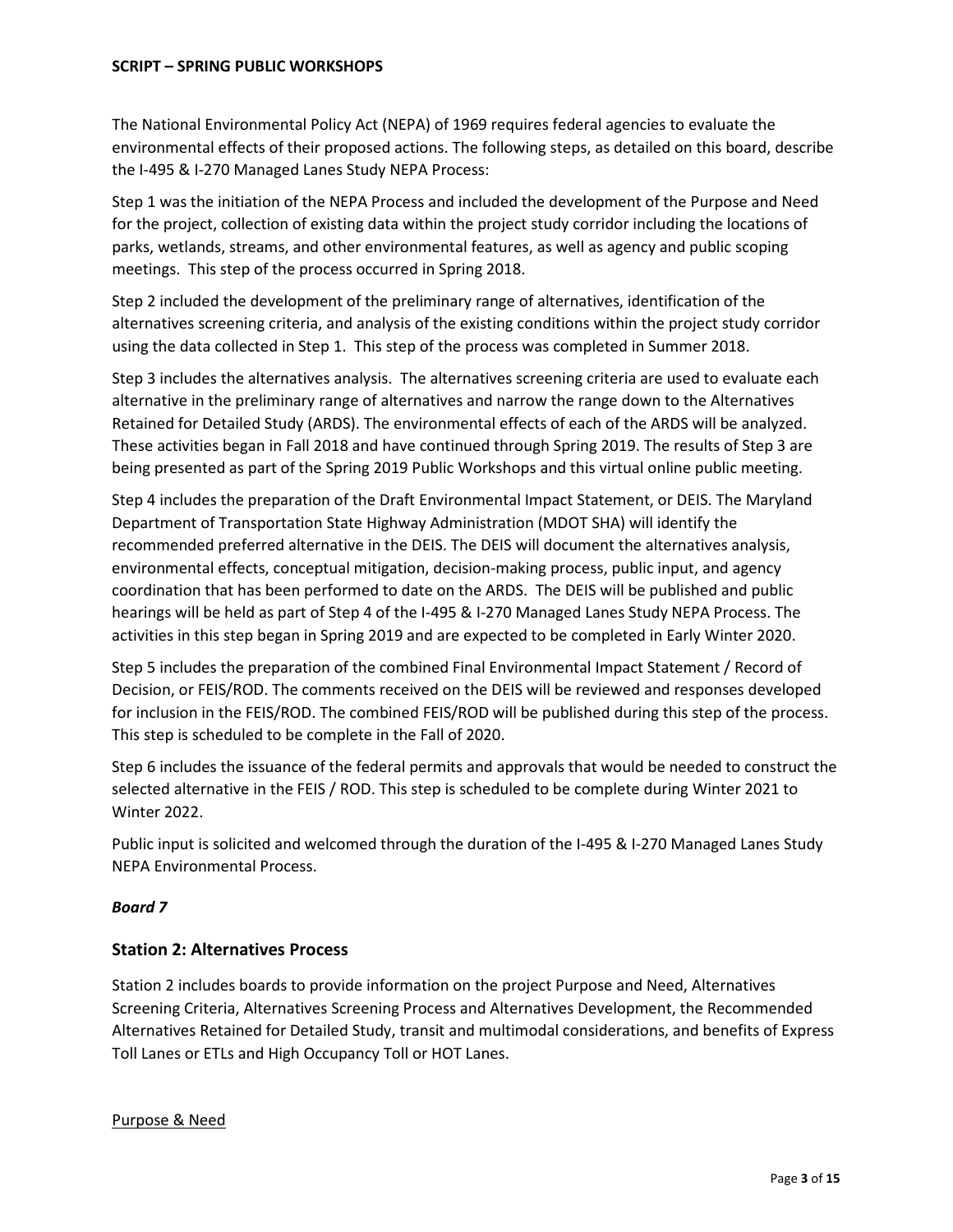The purpose of the I-495 & I-270 Managed Lanes Study is to develop a travel demand management solution or solutions that addresses congestion, improves trip reliability on I-495 and I-270 within the study limits and enhances existing and planned multimodal mobility and connectivity.

The needs identified for this study are to Accommodate existing traffic and long-term traffic growth, Enhance trip reliability, Provide additional roadway travel choices, Accommodate Homeland Security, and Improve movement of goods and services.

Additional goals of this study include incorporating funding sources for financial viability and developing the study in an environmentally responsible manner.

## *Board 8*

## Screening Criteria

Six screening criteria were used to evaluate, screen, and refine the Preliminary Range of Alternatives to the seven Screened Alternatives and then used to identify the ARDS. These criteria were based on the transportation needs and goals outlined in the study's Purpose and Need and applied to each alternative:

## *The engineering criteria considered were*

- Accommodating existing traffic and long-term traffic growth
- Enhancing travel time reliability
- Providing additional roadway travel choice while retaining the general-purpose lanes
- Evaluating complex operating configurations that lead to driver confusion

# *The Homeland Security criteria considered were*

• Accommodating Homeland Security by providing additional capacity to assist in accommodating population evacuation and the ability to quickly coordinate a traffic response by allowing use by emergency responders

## *The Financial Viability criteria considered were*

• Evaluating potential construction costs compared to potential traffic in managed lanes

## *The Movement of Goods and Services criteria considered were*

• Improving movement of goods via truck freight travel and enhancing the movement of services by improving access to employment centers

## *The Multi-Modal Connectivity criteria considered were*

• Improving multi-modal connectivity by enhancing to and between existing transit facilities near the corridor and accommodating new or modified transit service within the alternative

## *The Environmental criteria considered were*

• Considering key environmental resources, require additional property, and impact parks, historic properties, and wetlands and waters

## *Board 9*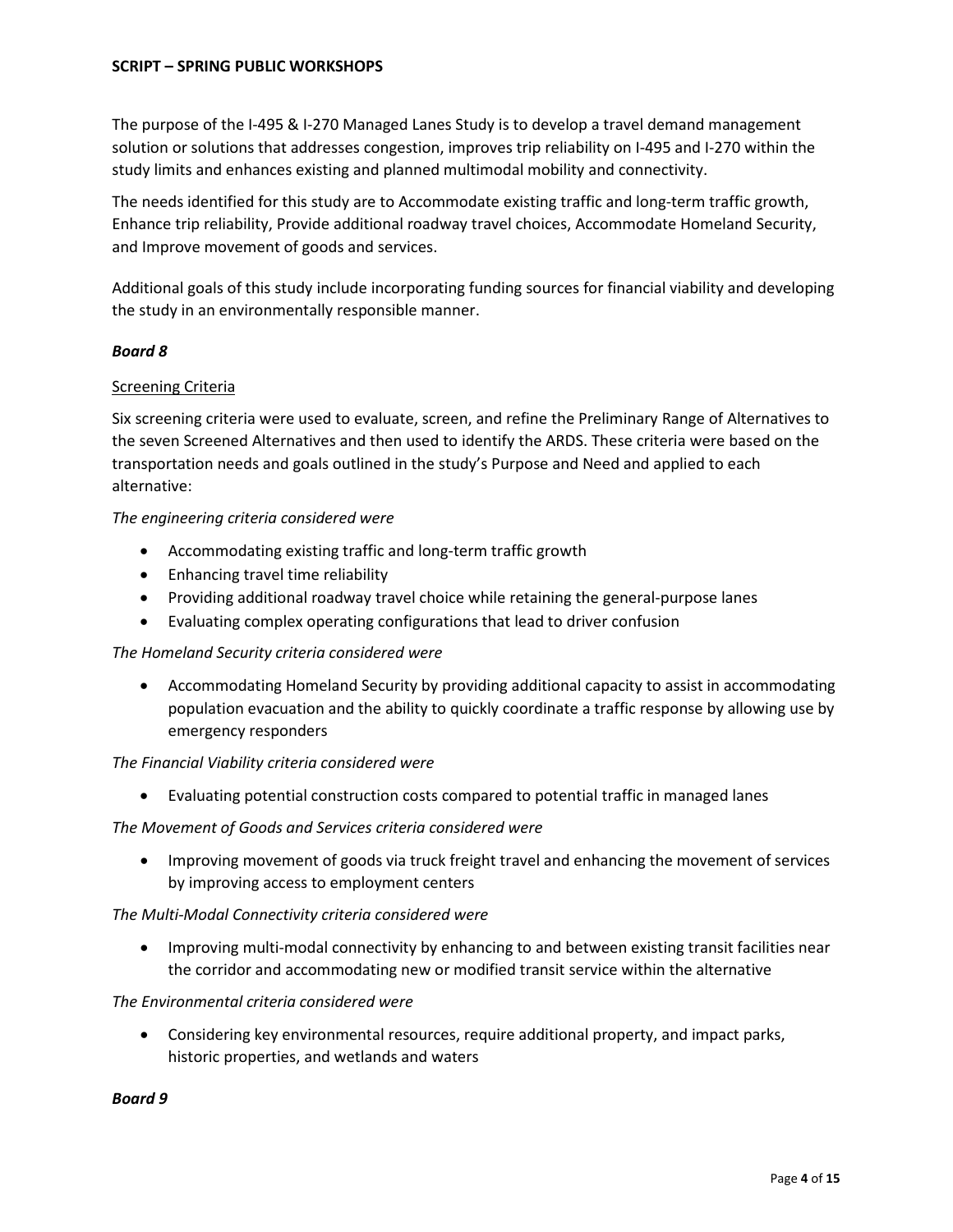## Screening Process and Alternatives Development

This graphic illustrates the screening process as it relates to the alternatives development. The screening process began with the preliminary range of alternatives that resulted in the development of 15 alternatives that were presented at the July 2018 public workshops. Following the July 2018 public workshops, the initial screening of alternatives was completed by applying the identified screening criteria to the full range of 15 preliminary alternatives. The initial screening narrowed the alternatives to seven screened alternatives that were identified in February 2019. Additional traffic, financial, and environmental analyses were completed on the seven screened alternatives during Winter 2019.

The additional analyses resulted in the identification of the Alternatives Retained for Detailed Study or ARDS. All seven screened alternatives were carried forward as alternatives retained for detailed study. These alternatives and the results of the additional analyses are being presented at the Spring 2019 Public Workshops and in this virtual online public workshop. Further avoidance and minimization analyses will be completed on the alternatives retained for detailed study which will continue into Fall 2019. A recommended preferred alternative will be identified in the Draft Environmental Impact Statement, referred to as the DEIS. Public hearings will take place in early 2020 following the publication of the DEIS. Agency and public input has been accepted and welcomed throughout the alternatives development and screening process.

# *Board 10*

# Alternatives Retained for Detailed Study (ARDS)

This board shows the seven alternatives retained for detailed study along with brief descriptions of each retained alternative. After additional traffic, financial and environmental analyses were performed on the seven Screened Alternatives it was determined that all of seven Screened Alternatives be recommended to be retained for detailed study in the Environmental Impact Statement because they each meet the study's Purpose and Need. A brief description and the typical sections of the alternatives retained for detailed study are shown on this board.

**Alternative 1** is the No Build, or existing condition alternative. This alternative includes all projects in the Financially Constrained Long-Range Transportation Plan (CLRP), including I-270 Innovative Congestion Management (ICM) improvements, Purple Line, Corridor Cities Transitway BRT, and increased trip capacity and frequency along all MARC lines.

All the remaining alternatives either contain High Occupancy Toll (HOT), Express Toll lanes (ETL) and/or High Occupancy Vehicle (HOV) lanes.

High-occupancy toll lanes also known as HOT or hot lanes, are dedicated managed lanes within highway rights-of-way that single occupancy vehicle motorists may use by paying a variably priced toll and highoccupancy vehicle motorists may use by paying a discounted toll or no toll at all. Toll payments may vary by time of day and level of congestion. Express Toll Lanes, or ETLs, are dedicated managed lanes within highway rights-of-way that any motorist, regardless of vehicle occupancy, may use by paying a variably priced toll.

**Alternative 5** would add one High Occupancy Toll managed lane, referred to as hot or HOT, in each direction on I-495 and one existing High Occupancy Vehicle or HOV, lane in each direction would be converted to a HOT managed lane on I-270. The HOT managed lanes are shown in yellow.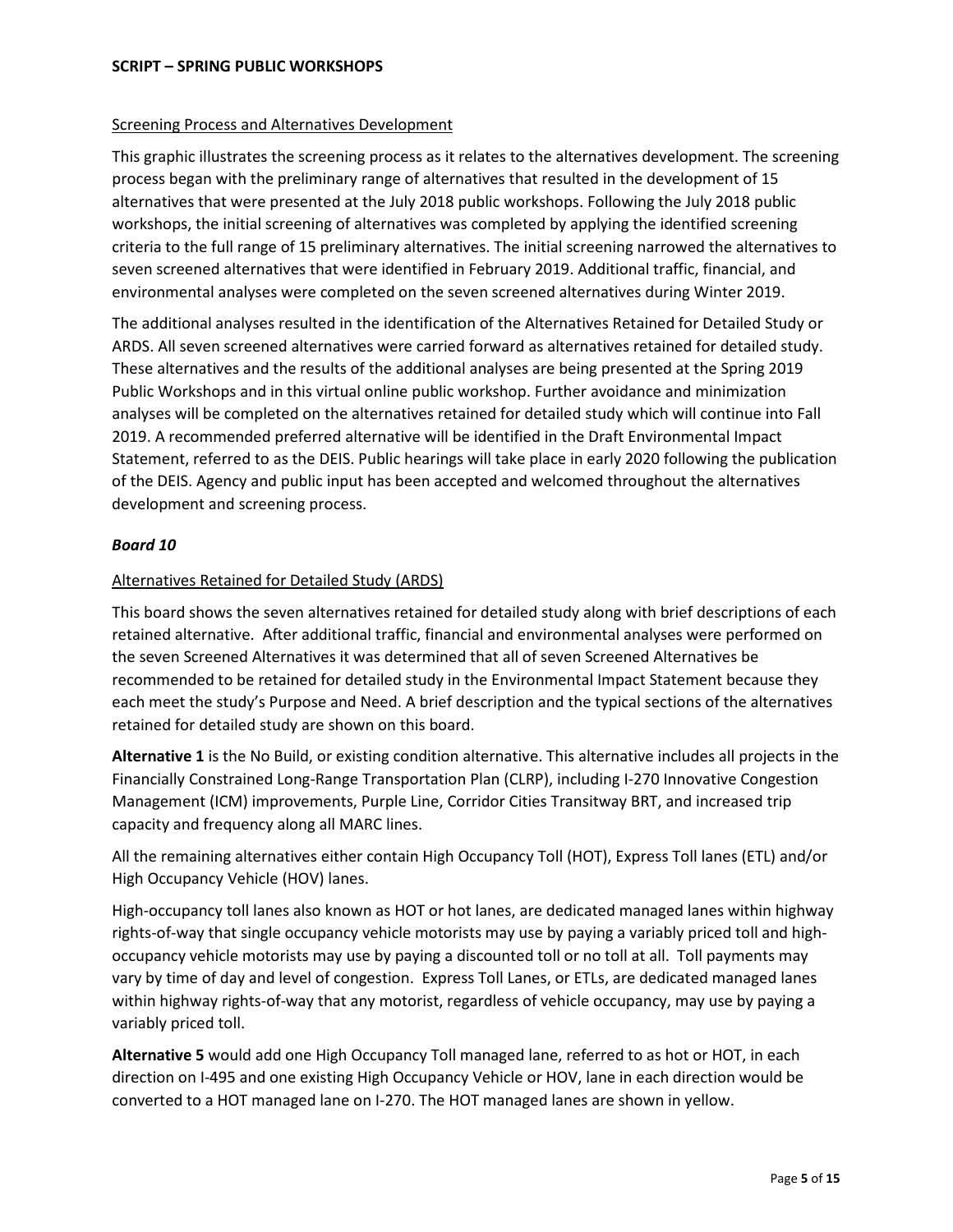**Alternative 8** would add two managed Express Toll Lanes, referred to as ETLs, in each direction on I-495 and one ETL managed lane would be added and one HOV lane would be retained in each direction on I-270. The ETL managed lanes are shown in purple.

**Alternative 9** would add two HOT managed lanes in each direction on I-495 and one existing HOV lane would be converted to a HOT lane managed lane and one HOT managed lane would be added in each direction on I-270. The HOT lanes are shown in yellow.

**Alternative 10** would add two ETL managed lanes in each direction on I-495 and on I-270. One existing HOV lane would be retained in each direction on I-270 only. The ETL managed lanes are shown in purple.

**Alternative 13B** would add two HOT managed lanes in each direction on I-495 and the existing HOV lanes on I-270 would be converted to two HOT managed reversible lanes while maintaining general purpose lanes. The HOT managed lanes and reversible lanes are shown in yellow.

**Alternative 13C** would add two ETL managed lanes in each direction on I-495 and two managed, reversible ETLs would be added on I-270 while retaining one HOV lane adjacent to general purpose lanes. The ETL managed lanes and reversible lanes are shown in purple.

# *Board 11*

# What about Transit Alternatives?

Previous studies have concluded that no single solution, either transit or highway, would provide significant relief to the long-term demand; therefore, both transit and highway improvements are needed. The Capital Beltway/Purple Line Study were originally one planning study. The Purple Line is currently under construction, now the I-495 & I-270 Managed Lanes Study and the bigger P3 Program are studying the Beltway improvements.

Although transit brings revenue through fares, it is not financially viable because it requires major government investment and subsidies and the state does not have these financial resources. While the National Capital Region Transportation Planning Board Constrained Long Range Plan proposes both highway AND transit improvements including the Purple Line, Corridor Cities Transitway Bus Rapid Transit, and increased train capacity and frequency along all MARC lines, the I-495 & I-270 Managed Lanes Study is focused on highway improvements.

The map in the lower left corner of this board shows alignments for the Purple Line project in purple, Red Line Metro in red, potential Bethesda-Tysons Bus Service route in green, Silver Line Metro in gray, and the Orange Line Metro in orange.

# Multimodal Considerations

Under the multimodal considerations, public buses will be allowed to use the managed lanes to enhance transit mobility and connectivity to existing and planned transit facilities. Improving the highway system will provide a less congested and more reliable route for bus transit.

MDOT has committed to working with WMATA to consider the results of the Washington Area Transformation Bus Study. Direct and indirect access to existing transit stations and transit-oriented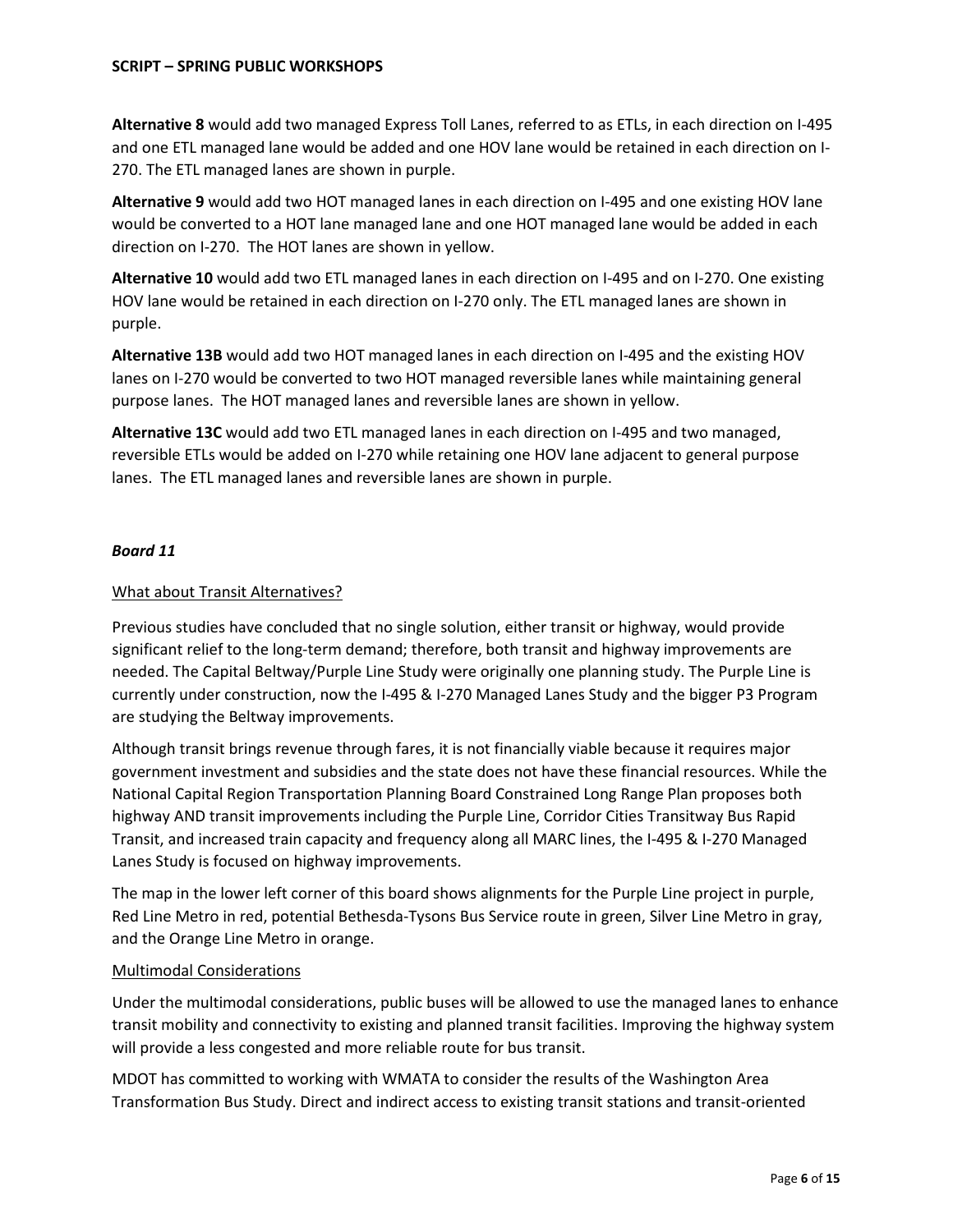developments will be included at the Greenbelt, New Carrollton, Branch Avenue, Largo and Shady Grove metro stations.

# *Board 12*

# Express Toll Lane (ETL) / High Occupancy Toll (HOT) Lane Benefits

There are many benefits to ETLs and HOT lanes for everyone – even for those that may not use them.

Express Toll Lanes or ETLs and High-Occupancy Toll or HOT lanes provides options, upgrades the interstate system, reduces traffic on the local system, improves job accessibility, and improves the movement of goods.

The ETL and HOT lanes provide the opportunity for travelers to choose to pay a toll which varies in price to maintain constant speeds or throughput for guaranteed reliable and reduced travel lanes. All unrestricted free lanes will remain free. The ETL and HOT lanes provide reduced travel times for those who continue to use the free lanes.

New bridges and smoother pavement will be provided for all users at no cost to the Transportation Trust Fund, allowing funding that would have been needed to keep the system in a state of good repair, and not addressing congestion, to be used for other vital transportation improvements across the State.

Local roads outside the interstates will have less traffic. Accessibility to jobs in the region will be improved. The ETL and HOT lanes improves reliability for the movement of goods through the region.

As shown in the graphic on the right, the ETL and HOT lanes would be separated from the general purpose lanes and tolled to maintain traffic speeds or throughput. The general purpose lanes continue to function as unrestricted free lanes.

# *Board 13*

# **Station 3: Traffic Analyses**

Station 3 includes boards to provide information on traffic operations and other traffic considerations.

# Traffic Operations

This board shows how the I-495 & I-270 Managed Lanes Study project would be expected to relieve traffic congestion based on the metric of average user delay. The information on the left side relates to vehicles traveling on I-495 and I-270. The average delay per vehicle quantifies the amount of time motorists are stuck in traffic congestion. The table presents the anticipated percent reduction in average delay per vehicle compared to the 2040 No Build conditions for each alternative. The No Build condition is the scenario where are other planned local improvements are made, but the I-495 & I-270 Managed Lanes Study improvements would not be implemented. All Build alternatives are projected to reduce average delay on I-495 and I-270 by 20 percent or more during the peak periods. As noted in the legend, a decrease in average delay greater than 30 percent is shown in green, 25 percent to 30 percent decrease is shown in yellow, 20 percent to 25 percent decrease is shown in orange, and less than 20 percent decrease is shown in red. These results were generated by using VISSIM traffic simulation models. The values reflect average delay in the year 2040 across all lanes, including general purpose lanes, managed lanes, ramps, and interchange junctions.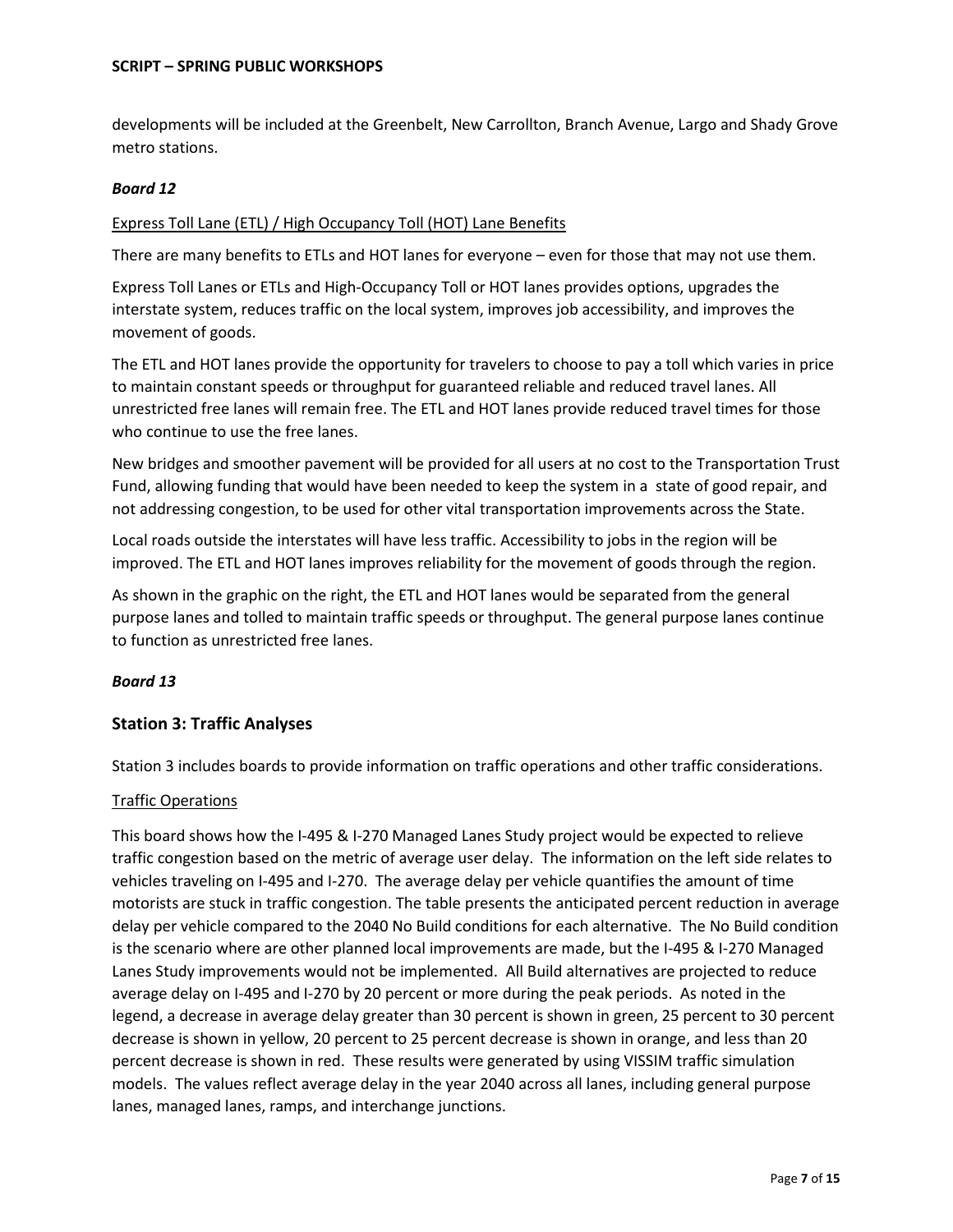The information on the right side quantifies how the project will reduce delay on the local network. By serving more traffic on I-495 and I-270, each of the build alternatives are projected to reduce demand on the surrounding local roadway system, resulting in delay savings for travelers. The table on the right presents the projected daily percentage decrease in delay on the surrounding local roadway network for each alternative as compared to the 2040 No Build conditions. The legend shows no benefit as compared to the No Build as red, less than five percent reduction in daily delay in yellow, and greater than five percent reduction in daily delay in green. These results were generated using the Metropolitan Washington Council of Governments (MWCOG) regional forecasting model.

# *Board 14*

# Traffic Operations

This focuses on looking at traffic operations in an effort to move people through the project area and shows how the project would help move people through the corridors using a metric known as personthroughput. "Person-throughput" quantifies the efficiency of the roadway network in getting people to their destinations. It equals the number of people that pass by a given point in the roadway network in a set amount of time. The metric accounts for high-occupancy vehicles and buses, which are modes that carry more than one person per vehicle. The benefits of high person-throughput on the highway include more efficient use of the roadway, reduced peak spreading (i.e., less congestion in the off-peak hours) and reduced burden on the surrounding local roadway network (i.e., less cut-through traffic).

The map to the right shows the percent person throughput increase as compared to the 2040 No Build conditions for each build alternative at four key locations within the study area. The numbers shown in green in the table represent the highest increase in person-throughput for each location and time period. The numbers shown in red represent no benefit as compared to the 2040 No Build.

# *Board 15*

# Traffic Operations

This board includes a discussion of traffic operations based on corridor travel time and average speed in the year 2040. Travel time and speed are two additional important metrics used to evaluate transportation projects. The tables presented on this board show the average speed and travel time along I-495 and I-270 for six common trip pairs for each of the build alternatives, as well as the projected travel time savings compared to the 2040 No Build conditions. Average speed is reported in miles per hour for travel in the general purpose lanes and for travel in the managed lanes, either HOT or ETL. Travel times are shown in minutes, and the travel time savings versus No Build are reported in minutes per trip, minutes per year, and hours per year based on 260 commuting days per year.

The top three tables show results for the morning commute from College Park to Bethesda, from I-95 to the Woodrow Wilson Bridge, and from Suitland to the Greenbelt Metro Station. The bottom three tables show results for the afternoon commute from the American Legion Bridge to the ICC, from Silver Spring to Rockville, and from Chevy Chase to Landover. The results demonstrate that all road users would be projected to experience travel time savings, including motorists in the general purpose lanes.

The data shown on this board provides a representative sample of origins and destinations. A tool to calculate the travel times and average speeds between any two points within the study corridors for the 2040 No Build conditions compared to each build alternative has been developed and is available at the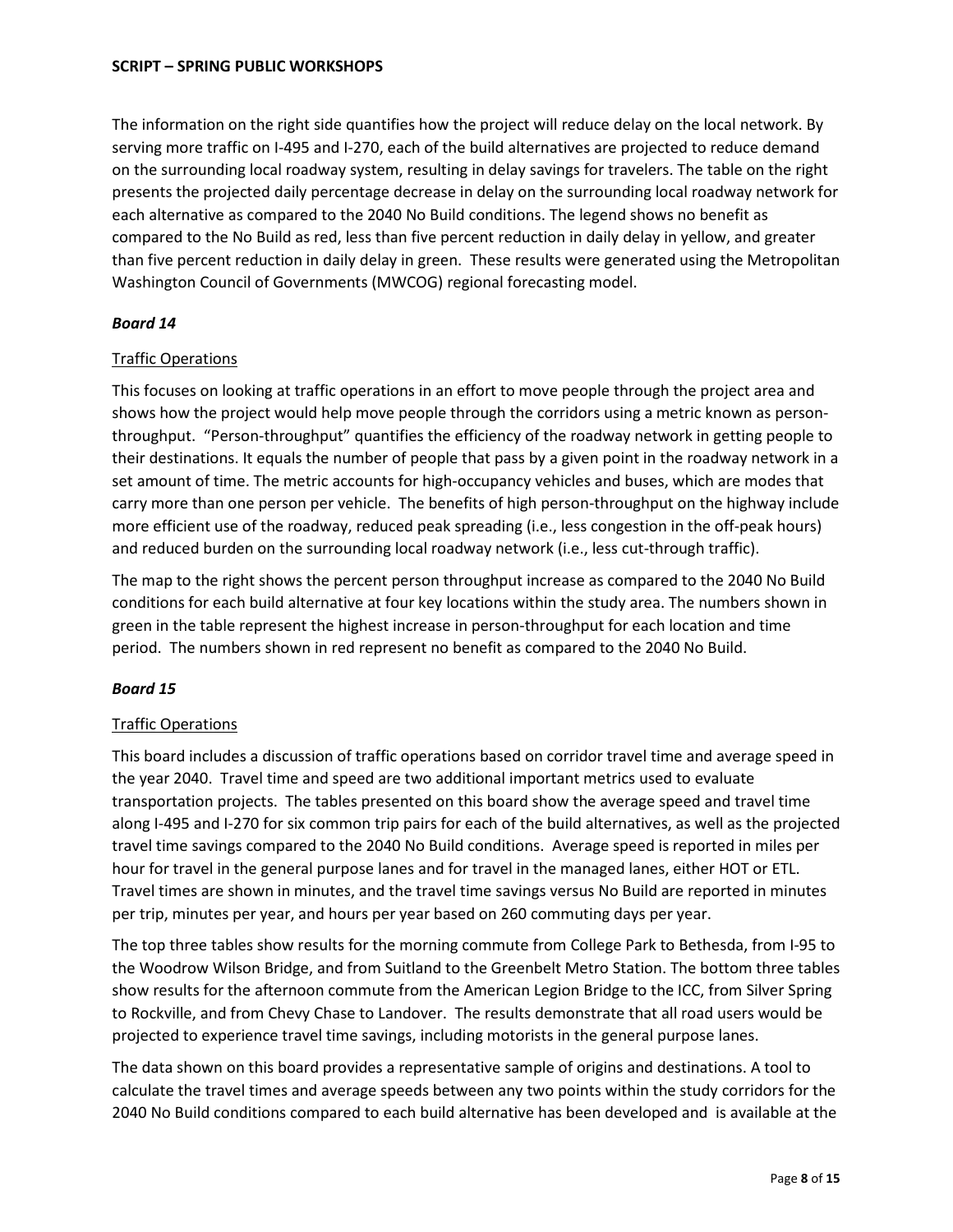"My Commute" station at each of the Spring 2019 workshops. Using this tool, individuals can calculate their projected travel time savings along the highways, personalized to their specific route. The "My Commute" tool is not available online.

# *Board 16*

# Other Considerations

Other items to consider when looking at traffic operations include the challenges with reversible lanes and with single-lane systems, as detailed on this board.

There are operational challenges with reversible lanes that need to be considered when evaluating the alternatives, specifically Alternative 13B and Alternative 13C. Alternatives with reversible lane elements would require costly daily maintenance to reverse the flow of traffic, would experience downtime during changeovers for several hours each day, and could introduce safety concerns and driver expectancy issues due to the lanes being used for different directions of travel at different times of day. The reversible lanes also offer less flexibility to adapt to incidents, and do not serve demand in the offpeak direction.

Additionally, there are challenges with single-lane managed lane systems that need to be considered when evaluating alternatives, specifically Alternative 5 and Alternative 8. For managed lane systems with only one lane, there can be a "snail" effect in the managed lane, where the speed is governed by the slowest moving vehicle in that lane because passing is constrained. This results in lower speeds in the managed lane, less flexibility to adapt to incidents, and creates a less reliable system than a multilane system.

# *Board 17*

# **Station 4: Alternative Retained for Detailed Study**

Station 4 provides information on the preliminary environmental impacts associated with each of the screened alternatives or ARDS as well as a brief overview of the online mapping tool that is available to view environmental resources and each of the build alternatives.

# Preliminary Effects Comparison of Screened Alternatives by Program Phase

This board provides an overview of the preliminary effects that could result under each alternative scenario. The tables show a comparison of the screened alternatives based on environmental and engineering metrics. The environmental and engineering resources for the screened alternatives were quantified and are presented in the tables by phase.

To implement the improvements of a build alternative, a potential phasing plan would be considered. It would be proposed in three phases. Phase 1 would start on I-495 at the George Washington Memorial Parkway, including improvements to the American Legion Bridge, and extend to I-95. Phase 2A on I-270 would start at I-495 and extend to I-370. Phase 2B on I-495 would start at I-95 and extend to west of MD 5.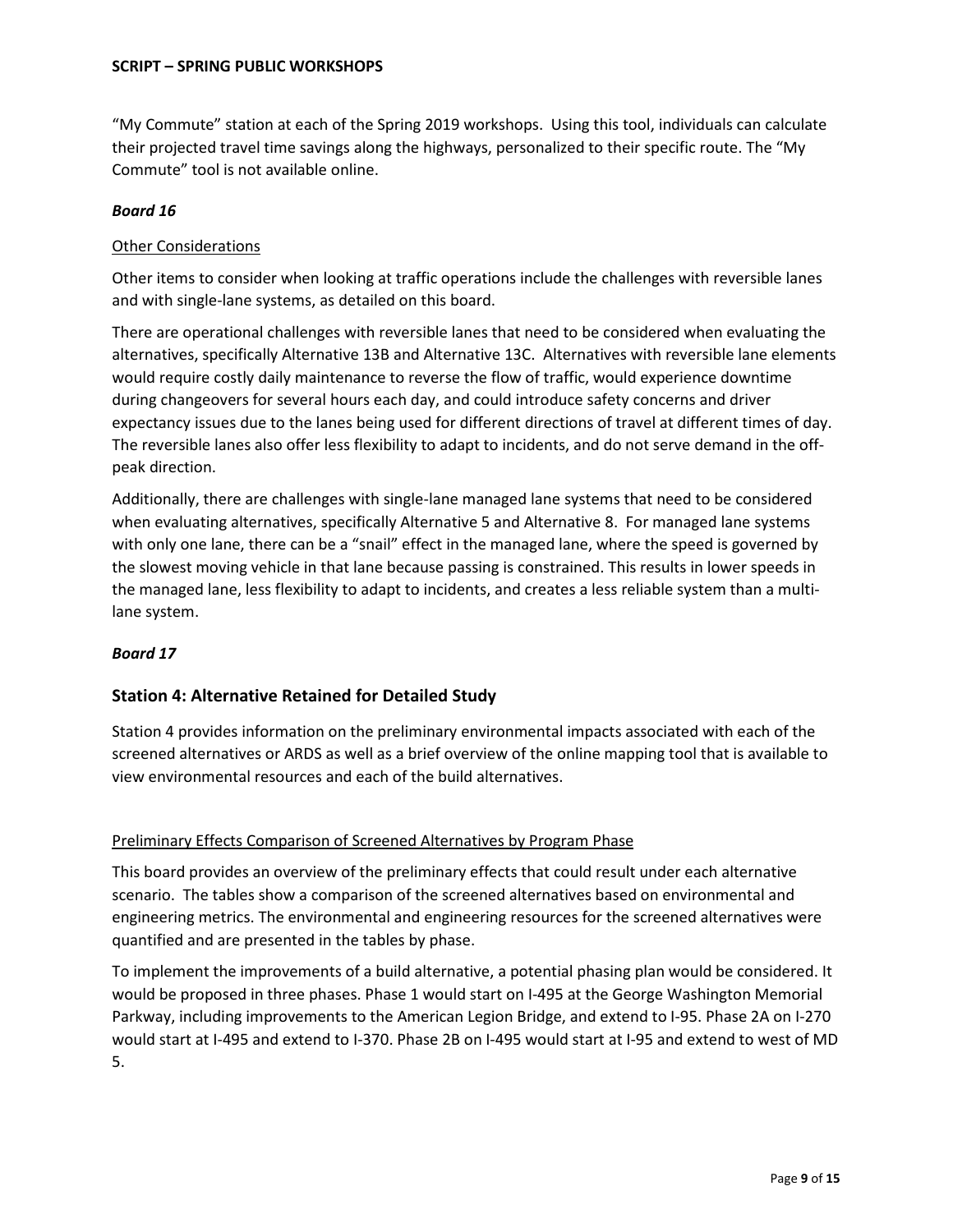This phasing would address the most congested freeway segments first and allow Phases 2A and 2B to be delivered concurrently. Phase 1 is anticipated to begin shortly after approval of a Record of Decision while Phases 2A and 2B are anticipated to begin within two years of beginning Phase 1.

There are a few items to note when reviewing the tables:

- All alternatives follow the existing highways, therefore, the quantities in the tables are similar.
- Property and environmental needs are preliminary at this point in the I-495 & I-270 Managed Lanes Study. As the study moves forward, further avoidance and minimization to reduce property and environmental needs will be evaluated and prioritized. This includes incentivizing the private sector through innovation.
- The preliminary impacts shown in the tables assume total impacts; temporary and permanent impacts will be differentiated in the Draft Environmental Impact Statement or DEIS.
- The Air Quality analysis for the study is still ongoing. The methodologies and assumptions used in the assessment will be outlined in the DEIS and supporting documentation.

# *Screenshot of Interactive Online Map*

A mapping tool was developed to allow you to learn more about the proposed improvements under consideration. The tool is intended to provide a general overview of the roadway layouts for the ARDS to date. Click on the interactive online map link to explore environmental features, community resources, details of the preliminary roadway design concepts, and preliminary limits of disturbance. The limits of disturbance have been developed using the proposed roadway typical section and roadside grading plus an additional buffer area to account for construction. The information shown on the map was created for the purpose of determining environmental impacts and preliminary cost estimates and is subject to change during final design. Any reliance on these concepts are made with the full understanding of their draft status.

# *Board 18*

# **Station 5: Potential Property Needs**

Station 5 includes boards that answers questions regarding potential property needs as well as the property acquisition process should a property need arise.

# Property Needs – Frequently Asked Questions

As detailed on this board, property and environmental needs are preliminary at this point in the I-495 & I-270 Managed Lanes Study. As the study moves forward, further avoidance and minimization to reduce property and environmental needs will be evaluated and prioritized. This includes, incentivizing the private section through innovation.

What determines if my property is needed?

Many factors are analyzed in developing a transportation facility such as environmental, traffic operations, safety and property effects. If the improvements are wider than MDOT SHA's property, your property is needed.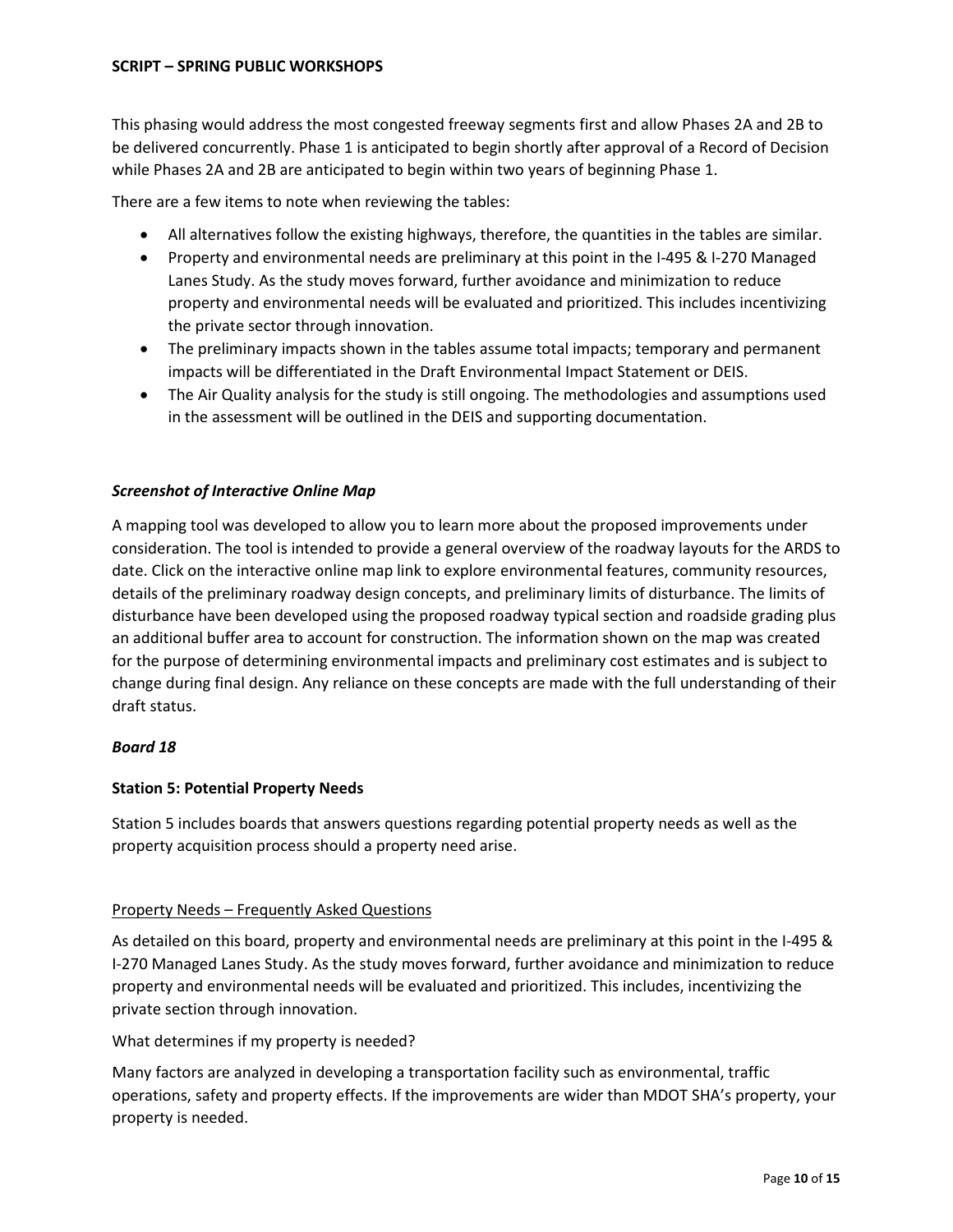What are my rights related to property acquisition?

MDOT SHA complies with State and Federal laws to determine just compensation for impacts to your property. Just compensation is based on the fair market value of the property and includes the compensation for property needed plus any decrease in the value to any remaining property. For full details on the acquisition process, please refer to the *MDOT SHA Your Land and Your Highways: Your Rights and Benefits Guide.*

How far in advance will I know that my property is needed?

MDOT SHA will advise you well in advance of actual negotiations. A letter will be mailed to you explaining that your property will be appraised and you have the right to be present. The mere fact that a study is ongoing does not mean that transportation improvements will affect your property.

What will I be paid for my property if it is needed?

MDOT SHA will offer fair market value of your property which will include compensation for the property and decrease in value to the remaining property. Relocation assistance is a separate benefit that is provided if the owner is eligible.

## *Board 19*

## Reduction of Potential Property Needs

Property and environmental needs are preliminary at this point in the I-495 & I270 Managed Lanes Study. As the study moves forward, further avoidance and minimization to reduce property and environmental needs will be evaluated and prioritized. This includes, incentivizing the private section through innovation.

## How have we reduced potential property needs?

At this early stage, considering the information available and level of design for each alternative, we have worked diligently in attempting to stay within existing rights-of-way to the extent possible to avoid and/or minimize potential property needs from residents and businesses.

In locations where potential property needs were identified, a series of design adjustments were applied to reduce the amount of potential property needed. This included reducing grass and grading areas next to the roadway and including retaining walls.

How will we continue to reduce potential property needs?

MDOT SHA is committed to working with residents and businesses to identify approaches that could further reduce potential property needs or mitigate any effects to property as this process moves forward.

Further avoidance and minimization **is** a priority as the development process moves forward. This includes continuing to evaluate the reduction of property needs as the preferred alternative is identified and refined. MDOT SHA will engage and incentivize the private sector through innovation to further reduce property needs.

## *Board 20*

## What Happens if My Property is Directly Affected?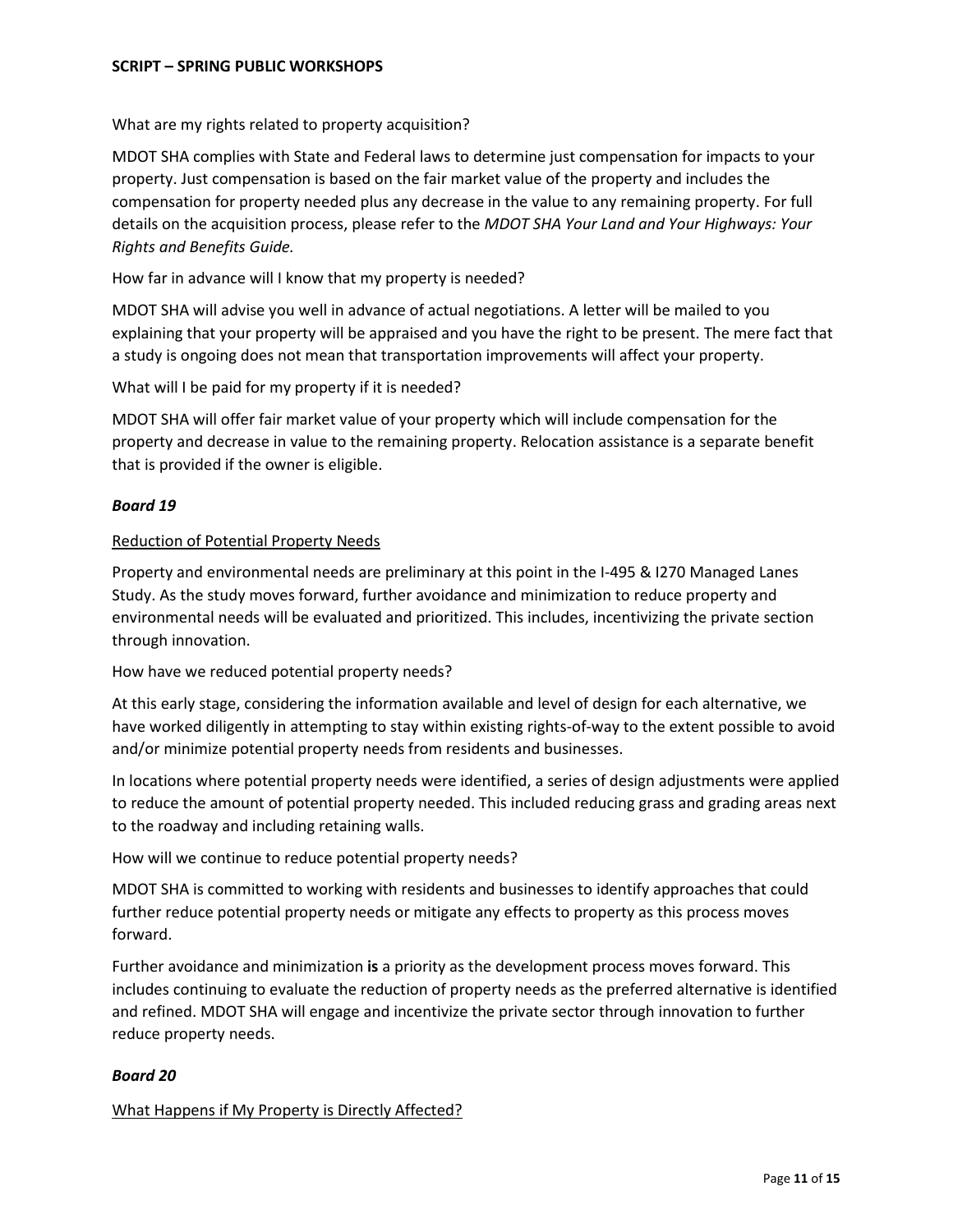Timeline of the Acquisition Process in the event that your property is directly affected is detailed on this board.

From Spring 2019 to Summer 2020, further avoidance and minimization to reduce needs will be evaluated and prioritized including incentivizing the private sector through innovation. Following the completion of the National Environmental Policy Act study in Fall 2020 the acquisition process will begin.

Step 1 is Identification - During final design, MDOT SHA determines if property is needed to construct the project no earlier than 2021.

Formal Notification is made in Step 2, wherein the Property owner will receive a notification letter from MDOT SHA's Office of Real Estate.

Step 3 is Pre-negotiation where MDOT SHA determines the amount of land that may be needed for the new improvement and the effects on your remaining property.

A qualified real estate appraiser will appraise your property in Step 4 and MDOT SHA's Office of Real Estate Appraisal Review Division will set the just compensation to be offered.

A real property specialist will contact you to set up an appointment to discuss the acquisition and the offer in Step 5.

Additional information is available in MDOT SHA's "Your Land and Your Highways Your Rights and Benefits Guide" located at the website link at the bottom of the board.

## *Board 21*

## **Station 6: Noise**

Station 6 includes boards on the Noise Process.

## How do we Study Noise Impacts?

As part of NEPA, MDOT SHA evaluates the need for noise mitigation when alternatives propose changes to the existing noise environment. This evaluation includes three requirements:

Requirement one is to determine if a noise impact currently exists or is projected to exist as a result of the alternatives.

A property is considered affected when the noise level is equal to or higher than 66 decibels, or when projected noise levels are anticipated to increase substantially (10 to 15 decibels) over existing noise levels.

Requirement 2 is to determine if noise mitigation is feasible.

This requires at least 50 percent of the impacted properties within a community to receive a 5-decibel reduction in noise if noise mitigation were constructed, and that the proposed abatement is constructible.

Requirement 3 is to determine if noise mitigation is reasonable.

This requires that a majority of the impacted owners and residents be in favor of the mitigation, and that the area of a noise wall per benefitted resident be equal to or less than 2,700 square feet.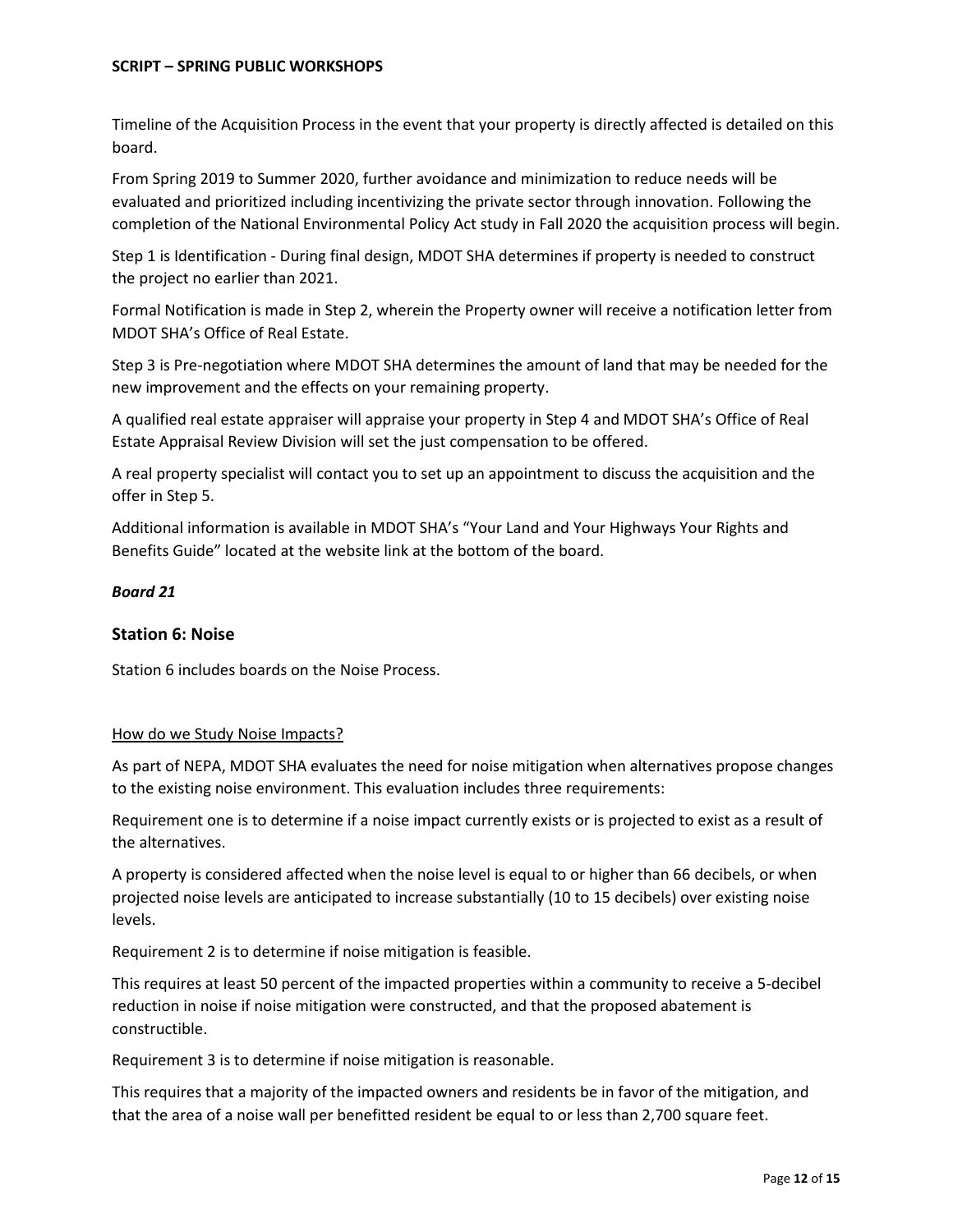## *Board 22*

## What is MDOT SHA's Noise Mitigation Policy?

This board provides details on MDOT SHA's Noise Mitigation Policy as well as provides a website link to the August 2011 MDOT SHA Highway Noise Policy where additional details can be found.

The MDOT SHA Noise Policy requires mitigation be feasible and reasonable.

To determine feasibility, we must determine if effective mitigation can be constructed by considering:

- Acoustic considerations, can mitigation reduce projected noise levels by at least 5 decibels at 50 percent of impacted sites? Reduction of noise levels may be limited where external noise sources exist, such as where aircraft flight paths exist. In these situations, noise barriers may not be feasible.
- Safety and Access Considerations, will noise mitigation block access for driveways, local streets or pedestrians? Will it cause unsafe conditions, for example by limiting sight distance? If so, mitigation is not feasible.
- Site Constraint Assessment, will construction of the noise mitigation require additional considerations, for example: a retaining wall; major utility conflicts; acquisition of right-of-way?

To determine reasonableness, we must determine if it is reasonable to construct noise mitigation in this location by considering:

- Viewpoints of Benefited Property Owners and Residents, if more than 50 percent of benefited residents in the impacted area are opposed to the noise mitigation, it is deemed not reasonable.
- Benefited Residences and Design Goal, at least 50 percent of benefited residences must receive at least a 7 decibel reduction from the proposed abatement for the abatement to be considered reasonable.
- Cost Effectiveness, a barrier system will be considered reasonable if the area of wall provided per benefited residence is equal to or less than 2,700 square feet.

## *Board 23*

# **Station 7: Stay Connected / Provide Feedback**

Station 7 includes boards that provide additional information on how to stay connected and provide feedback.

## Stay Connected

MDOT SHA is committed to keeping the public informed about this important study. To learn more about the study:

Visit the project website at **495-270-p3.com.** Email the study team at [495-270-P3@sha.state.md.us.](mailto:495-270-P3@sha.state.md.us) Call the toll-free line at 833-858-5960. Or, Sign up for email notifications on the website at **495-270-P3.com**.

## *Board 24*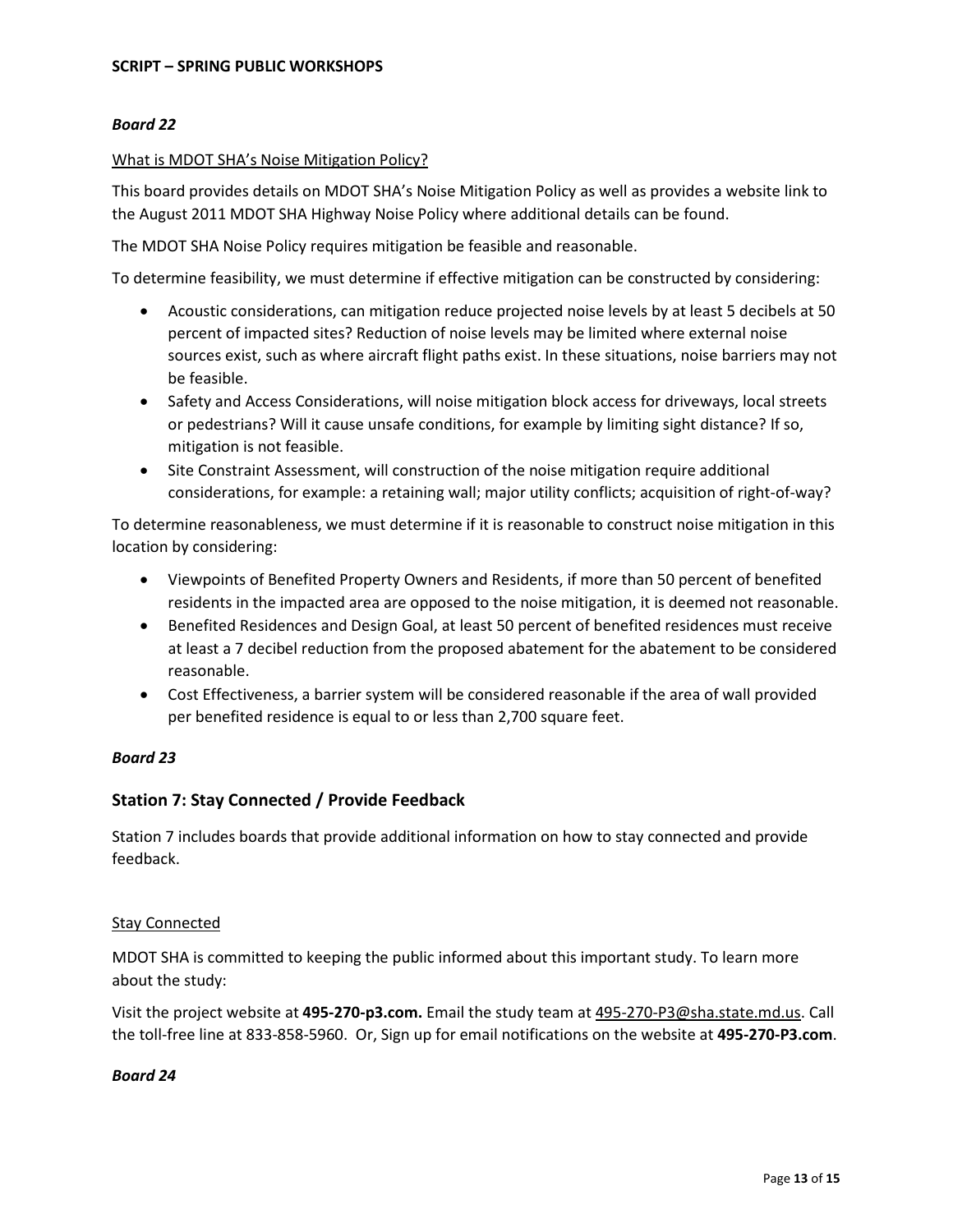## Provide Feedback

We want your comments on the Alternatives Retained for Detailed Study (ARDS). Comments for the ARDS will be accepted through June 14, 2019. Please comment through one of these methods:

Hard copy comment form that can be dropped off at the workshops or in the mail. Provide oral comments to the verbatim recorder. Submit an Online comment form at 495-270-P3.com. Email comments to [495-270-P3@sha.state.md.us.](mailto:495-270-P3@sha.state.md.us)

By mail at: Maryland Department of Transportation

 State Highway Administration I-495 & I-270 P3 Office 707 North Calvert Street Mail Stop P-601 Baltimore, MD 21202

## *Board 25*

The last boards provide information on what MDOT SHA has been in and around communities throughout Montgomery and Prince George's counties helping stakeholders and communities stay informed on where we are in the study.

This board lists the stakeholder and community meetings that the study team has attended in an effort to spread the word about the I-495 & I-270 Managed Lanes Study.

Since January 2019, MDOT SHA has met with the stakeholders and community members listed in the table, as shown.

If you would like MDOT SHA to come and meet with your community, please email or call us to schedule a meeting.

# *Board 26*

Public-Private Partnership information is detailed on two boards. The first board details what a P3 is while the second board details what a P3 is not.

A public private partnership (P3) is an alternative delivery model that seeks to harness private sector expertise and innovation in the delivery of public infrastructure for the benefit of the public owner and users of the infrastructure. Constraints and authority, P3s can successfully leverage the respective strengths of the public and private sectors to deliver large, complex infrastructure projects in a cost effective and timely fashion. Functions under a P3 delivery model may include designing, building, financing, operating, and maintaining an infrastructure facility.

There are benefits to P3 projects. P3 project can be delivered faster, moving projects forward when the public owner does not have available funding.

P3 projects provide equity and financing – Without a P3, proposed improvements of this magnitude would take decades and would use Maryland's entire transportation budget.